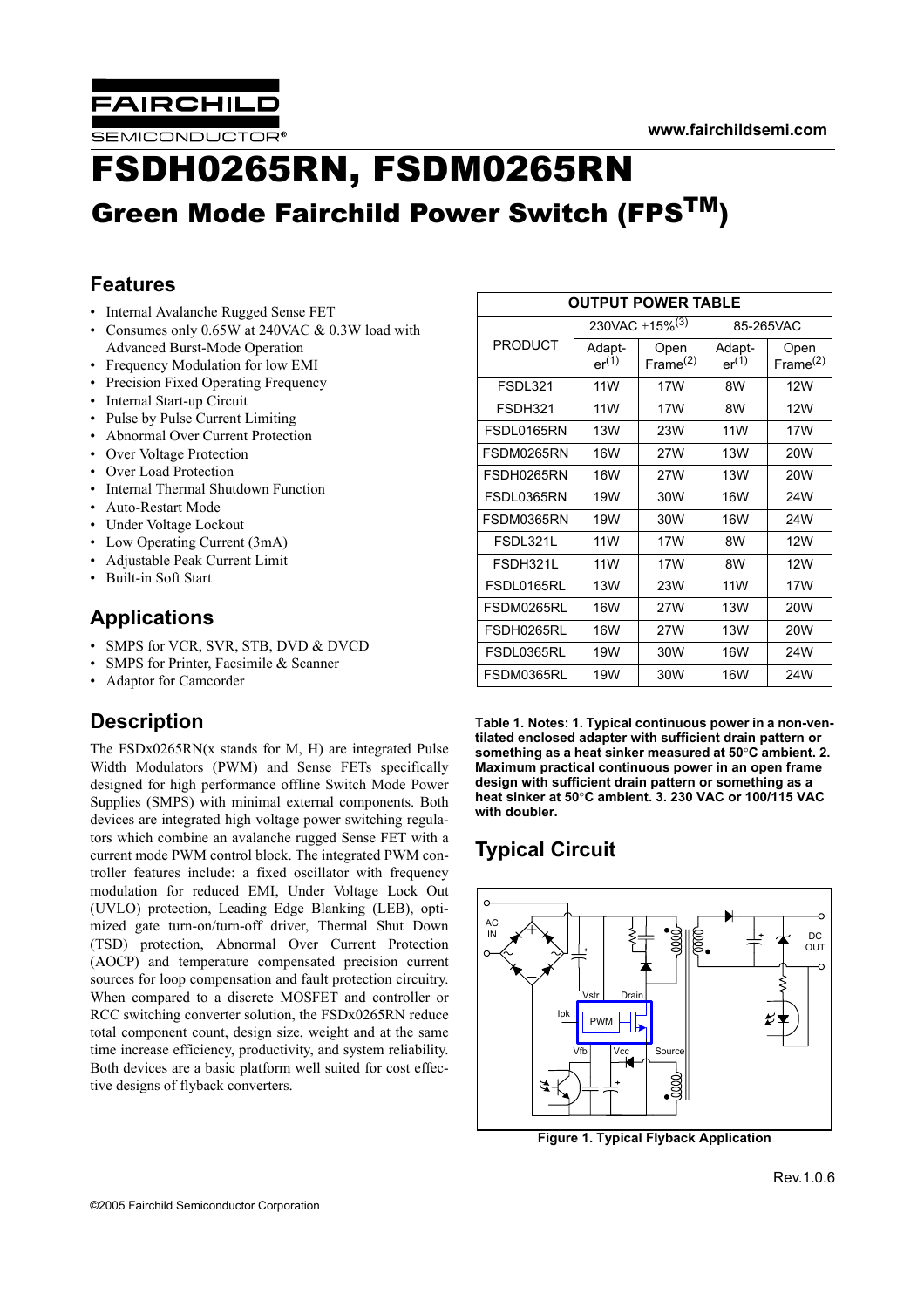# **Internal Block Diagram**



**Figure 2. Functional Block Diagram of FSDx0265RN**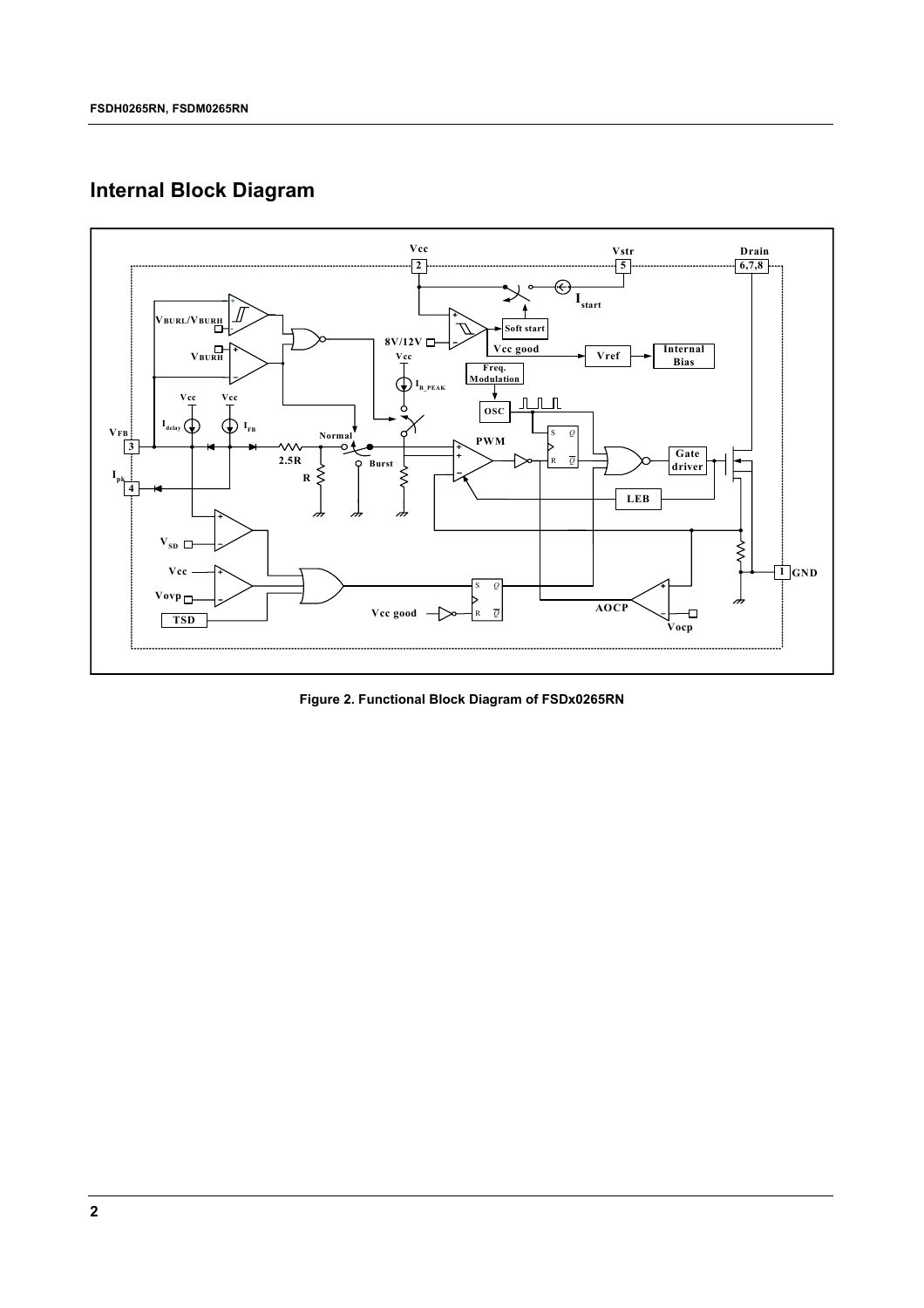## **Pin Definitions**

| <b>Pin Number</b> | <b>Pin Name</b> | <b>Pin Function Description</b>                                                                                                                                                                                                                                                                                                                                                                                                                                                                                                      |
|-------------------|-----------------|--------------------------------------------------------------------------------------------------------------------------------------------------------------------------------------------------------------------------------------------------------------------------------------------------------------------------------------------------------------------------------------------------------------------------------------------------------------------------------------------------------------------------------------|
|                   | <b>GND</b>      | Sense FET source terminal on primary side and internal control ground.                                                                                                                                                                                                                                                                                                                                                                                                                                                               |
| 2                 | <b>Vcc</b>      | Positive supply voltage input. Although connected to an auxiliary transform-<br>er winding, current is supplied from pin 5 (Vstr) via an internal switch during<br>startup (see Internal Block Diagram section). It is not until Vcc reaches the<br>UVLO upper threshold (12V) that the internal start-up switch opens and de-<br>vice power is supplied via the auxiliary transformer winding.                                                                                                                                      |
| 3                 | Vfb             | The feedback voltage pin is the non-inverting input to the PWM comparator.<br>It has a 0.9mA current source connected internally while a capacitor and op-<br>tocoupler are typically connected externally. A feedback voltage of 6V trig-<br>gers over load protection (OLP). There is a time delay while charging<br>between 3V and 6V using an internal 5uA current source, which prevents<br>false triggering under transient conditions but still allows the protection<br>mechanism to operate under true overload conditions. |
| 4                 | Ipk             | Pin to adjust the current limit of the Sense FET. The feedback 0.9mA current<br>source is diverted to the parallel combination of an internal $2.8k\Omega$ resistor<br>and any external resistor to GND on this pin to determine the current limit.<br>If this pin is tied to Vcc or left floating, the typical current limit will be 1.5A.                                                                                                                                                                                          |
| 5                 | Vstr            | This pin connects directly to the rectified AC line voltage source. At start up<br>the internal switch supplies internal bias and charges an external storage<br>capacitor placed between the Vcc pin and ground. Once the Vcc reaches<br>12V, the internal switch is disabled.                                                                                                                                                                                                                                                      |
| 6, 7, 8           | Drain           | The Drain pin is designed to connect directly to the primary lead of the trans-<br>former and is capable of switching a maximum of 650V. Minimizing the<br>length of the trace connecting this pin to the transformer will decrease leak-<br>age inductance.                                                                                                                                                                                                                                                                         |

# **Pin Configuration**



**Figure 3. Pin Configuration (Top View)**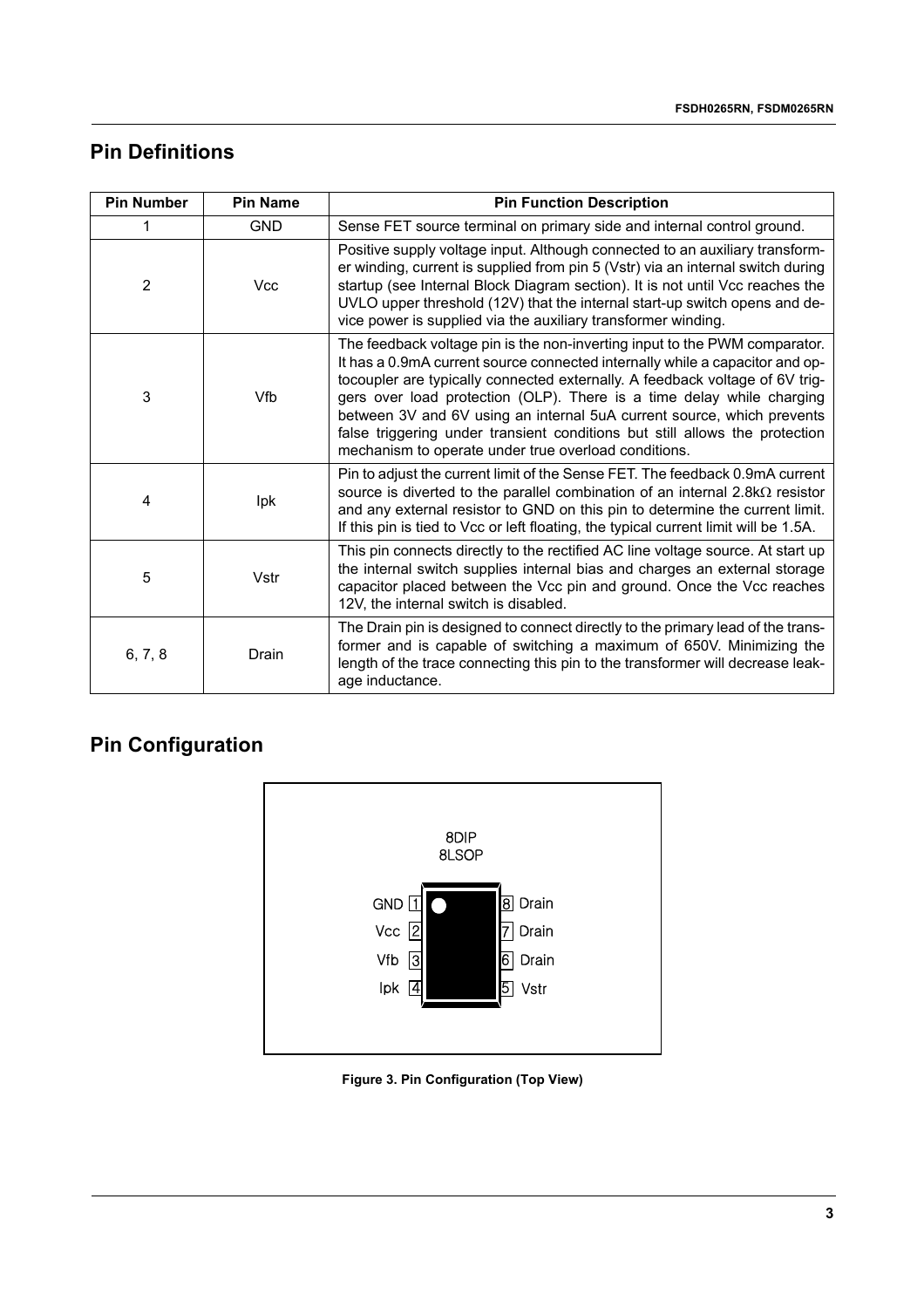## **Absolute Maximum Ratings**

(Ta=25°C, unless otherwise specified)

| <b>Characteristic</b>                         | Symbol                | Value              | Unit            |
|-----------------------------------------------|-----------------------|--------------------|-----------------|
| Maximum Drain Pin Voltage                     | <b>VDRAIN, MAX</b>    | 650V               | v               |
| Maximum Vstr Pin Voltage                      | VSTR, MAX             | 650V               | v               |
| Drain Current Pulsed <sup>(1)</sup>           | <b>IDM</b>            | 8.0                | A <sub>DC</sub> |
| Single Pulsed Avalanche Energy <sup>(2)</sup> | <b>EAS</b>            | 68                 | mJ              |
| Maximum Supply Voltage                        | V <sub>CC</sub> , MAX | 20                 | v               |
| Analog Input Voltage Range                    | <b>VFB</b>            | $-0.3$ to VCC      | V               |
| <b>Total Power Dissipation</b>                | <b>P</b> <sub>D</sub> | 1.56               | W               |
| Operating Junction Temperature.               | TJ                    | Internally limited | °C              |
| <b>Operating Ambient Temperature.</b>         | Тд                    | $-25$ to $+85$     | °C              |
| Storage Temperature Range.                    | Tstg                  | $-55$ to $+150$    | °C              |

### **Note:**

1. Repetitive rating: Pulse width limited by maximum junction temperature

2. L = 51mH, starting Tj =  $25^{\circ}$ C

3. L =  $13\mu$ H, starting Tj =  $25^{\circ}$ C

4. Vsd is shutdown feedback voltage ( see Protection Section in Electrical Characteristics )

## **Thermal Impedance**

| <b>Parameter</b>            | Symbol                     | Value         | Unit          |
|-----------------------------|----------------------------|---------------|---------------|
| 8DIP                        |                            |               |               |
| Junction-to-Ambient Thermal | $\theta$ JA <sup>(1)</sup> | $79.64^{(3)}$ | $\degree$ C/W |
| Junction-to-Case Thermal    | $\theta$ JC <sup>(2)</sup> | 18.20         | $\degree$ C/W |
| Junnction-to-Top Thermal    | $\text{VJT}^{(4)}$         | 34.30         | $\degree$ C/W |

### **Note:**

1. Free standing with no heatsink.

2. Measured on the DRAIN pin close to plastic interface.

3. Without copper clad.

4. Measured on the PKG top surface.

\* - all items are tested with the standard JESD 51-10(DIP)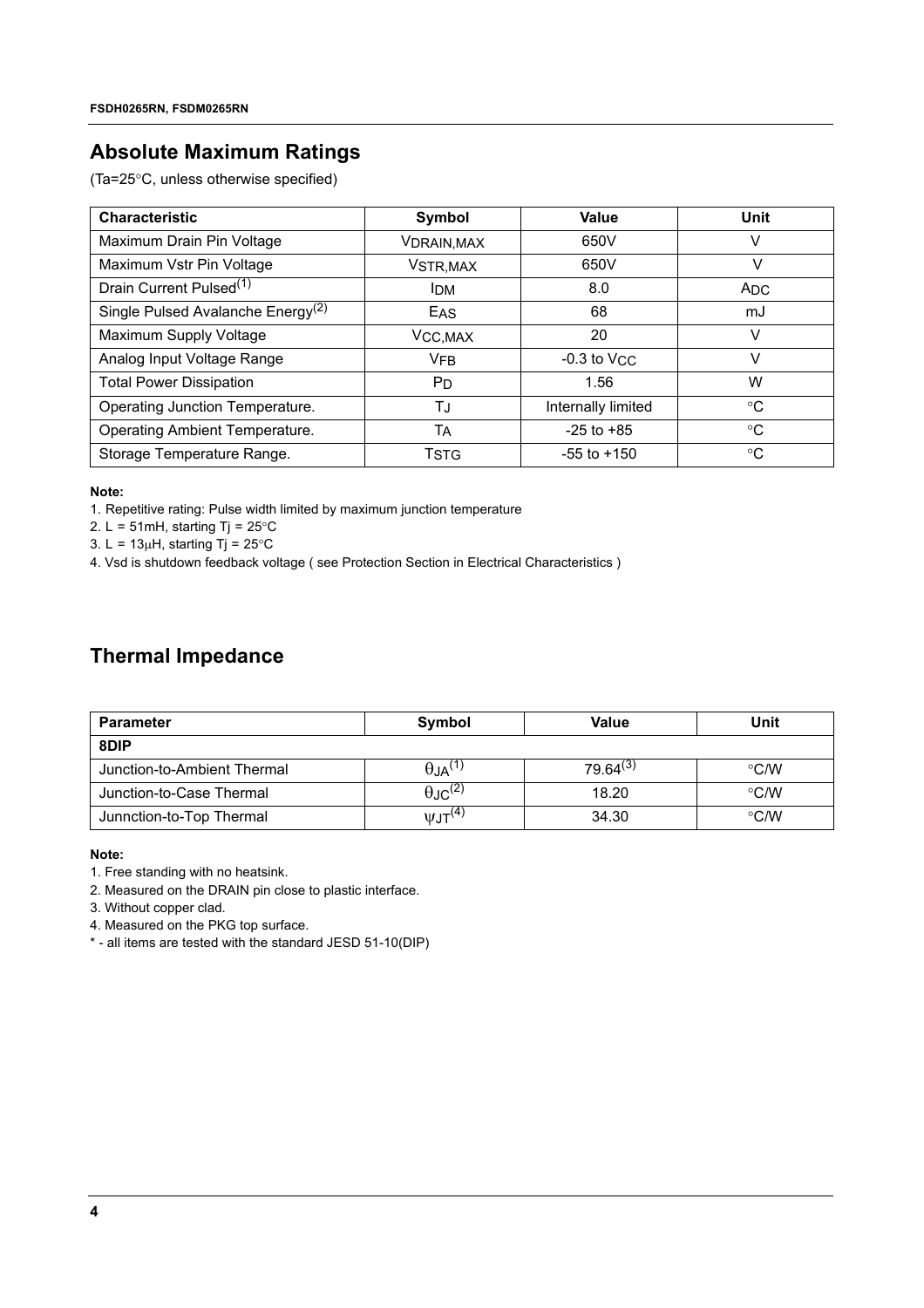# **Electrical Characteristics**

(Ta = 25°C unless otherwise specified)

| <b>Parameter</b>                     | <b>Symbol</b><br><b>Condition</b> |                                                 | Min.                         | Typ.        | Max.                     | Unit       |  |  |
|--------------------------------------|-----------------------------------|-------------------------------------------------|------------------------------|-------------|--------------------------|------------|--|--|
| <b>Sense FET SECTION</b>             |                                   |                                                 |                              |             |                          |            |  |  |
| <b>Off-State Current</b>             |                                   | V <sub>DS</sub> =660V, V <sub>GS</sub> =0V      | $\overline{a}$               | L,          | 50                       | μA         |  |  |
| (Max.Rating =660V)                   | <b>IDSS</b>                       | VDS=0.8Max.Rating,<br>VGS=0V, TC=125°C          |                              |             | 200                      | $\mu$ A    |  |  |
| On-State Resistance(1)               | RDS(ON)                           | VGS=10V, ID=0.5A                                | $\overline{\phantom{0}}$     | 5.0         | 6.0                      | Ω          |  |  |
| Input Capacitance                    | C <sub>ISS</sub>                  |                                                 |                              | 550         | $\overline{\phantom{0}}$ | pF         |  |  |
| <b>Output Capacitance</b>            | Coss                              | VGS=0V, VDS=25V,<br>$F = 1MHz$                  | $\qquad \qquad \blacksquare$ | 38          | $\overline{\phantom{a}}$ | pF         |  |  |
| Reverse Transfer Capacitance         | <b>CRSS</b>                       |                                                 | L,                           | 17          | $\overline{\phantom{a}}$ | pF         |  |  |
| Turn On Delay Time                   | TD(ON)                            |                                                 |                              | 20          |                          | ns         |  |  |
| <b>Rise Time</b>                     | <b>T<sub>R</sub></b>              | $VDS=325V$ , $I_D=1.0A$<br>(Sense FET switching |                              | 15          | ٠                        | ns         |  |  |
| Turn Off Delay Time                  | TD(OFF)                           | time is essentially<br>independent of           | L,                           | 55          |                          | ns         |  |  |
| <b>Fall Time</b>                     | <b>TF</b>                         | operating temperature)                          | $\overline{a}$               | 25          | $\overline{\phantom{a}}$ | ns         |  |  |
| <b>CONTROL SECTION</b>               |                                   |                                                 |                              |             |                          |            |  |  |
| <b>Output Frequency</b>              | Fosc                              | FSDH0265R                                       | 92                           | 100         | 108                      | <b>KHz</b> |  |  |
| <b>Output Frequency Modulation</b>   | <b>FMOD</b>                       |                                                 | ±2.0                         | ±.3.0       | ±4.0                     | <b>KHz</b> |  |  |
| <b>Output Frequency</b>              | Fosc                              | FSDM0265R                                       | 61                           | 67          | 73                       | <b>KHz</b> |  |  |
| <b>Output Frequency Modulation</b>   | <b>FMOD</b>                       |                                                 | ±1.5                         | ±2.0        | ±2.5                     | <b>KHz</b> |  |  |
| Frequency Change With Temperature(2) | $\overline{\phantom{0}}$          | -25°C $\le$ Ta $\le$ 85°C                       | $\overline{a}$               | ±5          | ±10                      | $\%$       |  |  |
| Maximum Duty Cycle                   | <b>DMAX</b>                       | <b>FSDH0265R</b>                                | 71                           | 77          | 83                       | %          |  |  |
|                                      |                                   | <b>FSDM0265R</b>                                | 62                           | 67          | 72                       | $\%$       |  |  |
| Minimum Duty Cycle                   | <b>DMIN</b>                       |                                                 | $\mathbf 0$                  | $\mathbf 0$ | $\mathbf{0}$             | $\%$       |  |  |
| Start threshold voltage              | <b>VSTART</b>                     | VFB=GND                                         | 11                           | 12          | 13                       | $\vee$     |  |  |
| Stop threshold voltage               | <b>VSTOP</b>                      | VFB=GND                                         | $\overline{7}$               | 8           | 9                        | $\vee$     |  |  |
| <b>Feedback Source Current</b>       | <b>IFB</b>                        | VFB=GND                                         | 0.7                          | 0.9         | 1.1                      | mA         |  |  |
| Internal Soft Start Time             | T <sub>S/S</sub>                  | $VFB=4V$                                        | 10                           | 15          | 20                       | ms         |  |  |
| <b>BURST MODE SECTION</b>            |                                   |                                                 |                              |             |                          |            |  |  |
| <b>Burst Mode Voltages</b>           | <b>VBURH</b>                      |                                                 | 0.4                          | 0.5         | 0.6                      | $\vee$     |  |  |
|                                      | <b>VBURL</b>                      |                                                 | 0.25                         | 0.35        | 0.45                     | $\sf V$    |  |  |
| <b>PROTECTION SECTION</b>            |                                   |                                                 |                              |             |                          |            |  |  |
| Drain to Source Peak Current Limit   | <b>lover</b>                      | Max. inductor current                           | 1.3                          | 1.5         | 1.7                      | A          |  |  |
| Current Limit Delay(3)               | <b>TCLD</b>                       |                                                 | $\overline{\phantom{0}}$     | 500         | $\overline{\phantom{0}}$ | ns         |  |  |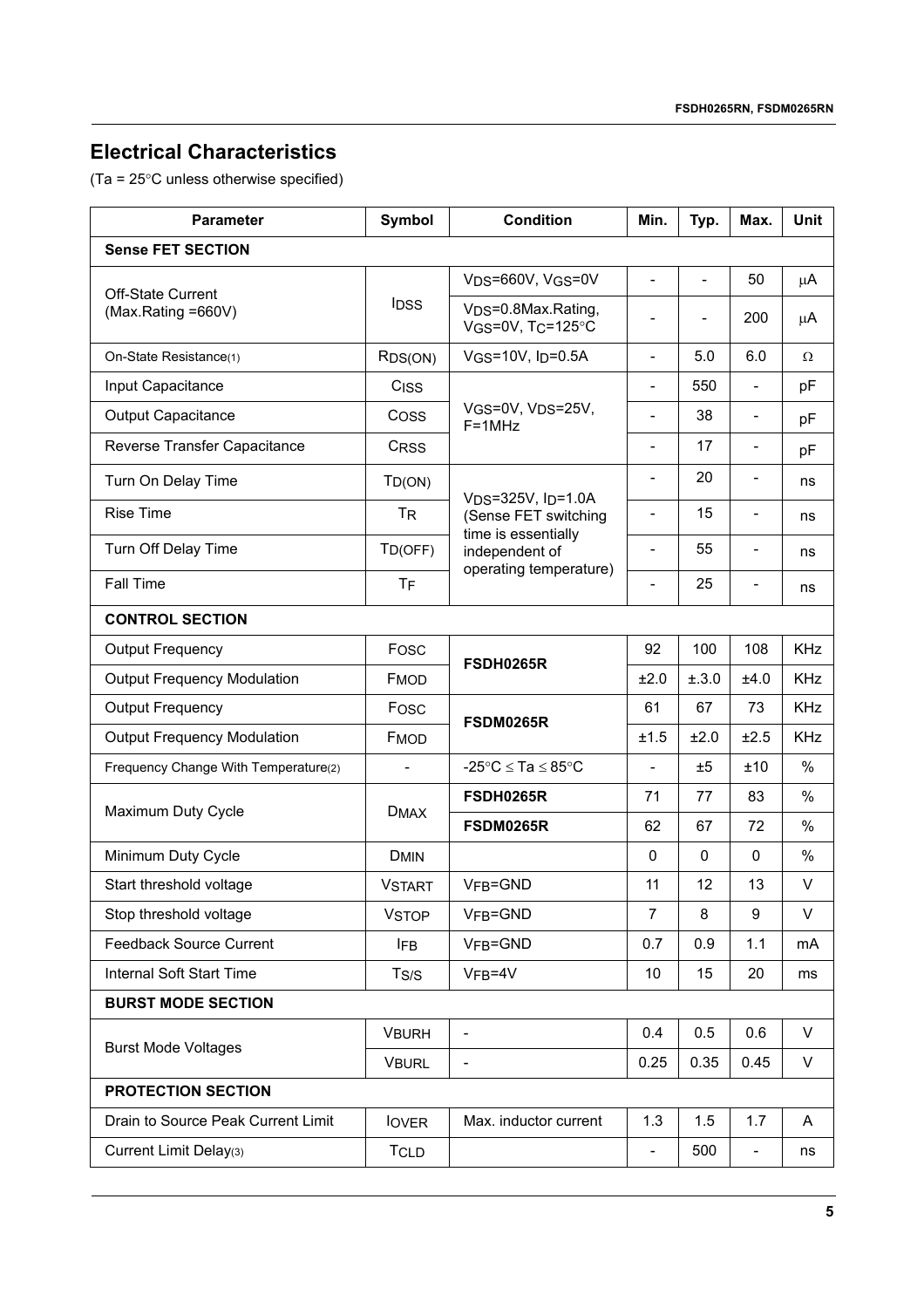#### **FSDH0265RN, FSDM0265RN**

| <b>Thermal Shutdown</b>         | Tsd           |                | 125 | 140                      | ۳   | $^{\circ}C$ |
|---------------------------------|---------------|----------------|-----|--------------------------|-----|-------------|
| Shutdown Feedback Voltage       | <b>VSD</b>    |                | 5.5 | 6.0                      | 6.5 | v           |
| Over Voltage Protection         | <b>VOVP</b>   |                | 18  | 19                       | ۰   | V           |
| Shutdown Feedback Delay Current | <b>IDELAY</b> | $VFB=4V$       | 3.5 | 5.0                      | 6.5 | μA          |
| Leading Edge Blanking Time      | <b>TLEB</b>   |                | 200 | -                        | -   | ns          |
| <b>TOTAL DEVICE SECTION</b>     |               |                |     |                          |     |             |
| <b>Operating Current</b>        | <b>IOP</b>    | $V_{CC} = 14V$ | 1   | 3                        | 5   | mA          |
| Start Up Current                | <b>ISTART</b> | $VCC = 0V$     | 0.7 | 0.85                     | 1.0 | mA          |
| Vstr Supply Voltage             | <b>VSTR</b>   | $VCC = 0V$     | 35  | $\overline{\phantom{0}}$ |     | v           |

## **Note:**

1. Pulse test: Pulse width  $\leq 300$ uS, duty  $\leq 2\%$ 

2. These parameters, although guaranteed, are tested in EDS (wafer test) process

3. These parameters, although guaranteed, are not 100% tested in production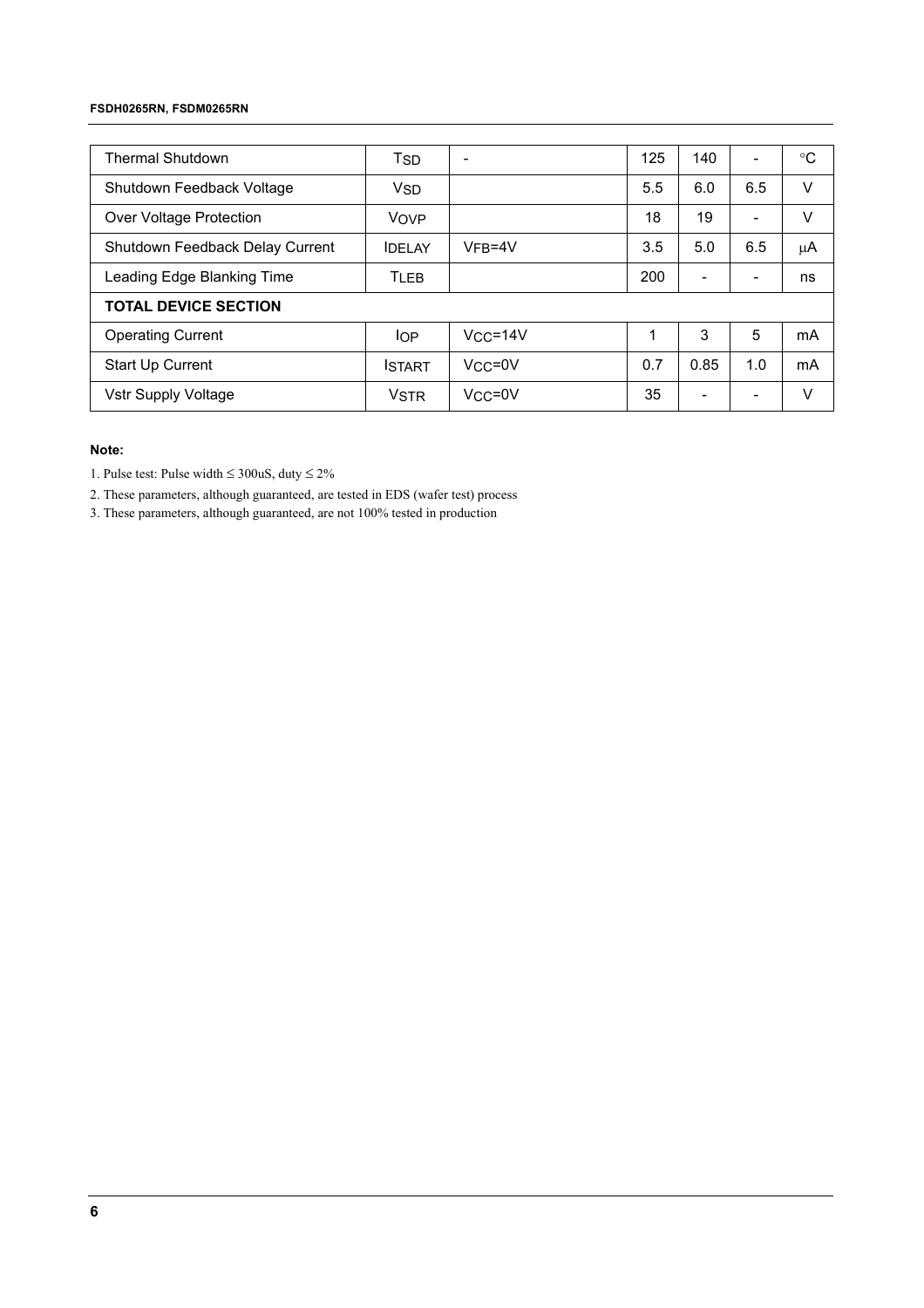# **Comparison Between KA5x0265RN and FSDx0265RN**

| <b>Function</b>               | <b>KA5x0265RN</b> | FSDx0265RN                               | <b>FSDx0265RN Advantages</b>                                                                                                                                                                                                                         |
|-------------------------------|-------------------|------------------------------------------|------------------------------------------------------------------------------------------------------------------------------------------------------------------------------------------------------------------------------------------------------|
| Soft-Start                    | not applicable    | 15 <sub>m</sub> S                        | Gradually increasing current limit<br>during soft-start further reduces peak<br>current and voltage component<br>stresses<br>Eliminates external components used<br>for soft-start in most applications<br>Reduces or eliminates output<br>overshoot |
| <b>External Current Limit</b> | not applicable    | Programmable of<br>default current limit | • Smaller transformer<br>Allows power limiting (constant over-<br>load power)<br>• Allows use of larger device for lower<br>losses and higher efficiency.                                                                                            |
| <b>Frequency Modulation</b>   | not applicable    | ±2.0KHz @67KHz<br>±3.0KHz @100KHz        | Reduced conducted EMI                                                                                                                                                                                                                                |
| <b>Burst Mode Operation</b>   | not applicable    | Yes-built into<br>controller             | Improve light load efficiency<br>Reduces no-load consumption<br>Transformer audible noise reduction                                                                                                                                                  |
| Drain Creepage at<br>Package  | 1,02mm            | 7.62mm                                   | Greater immunity to arcing as a result<br>of build-up of dust, debris and other<br>contaminants                                                                                                                                                      |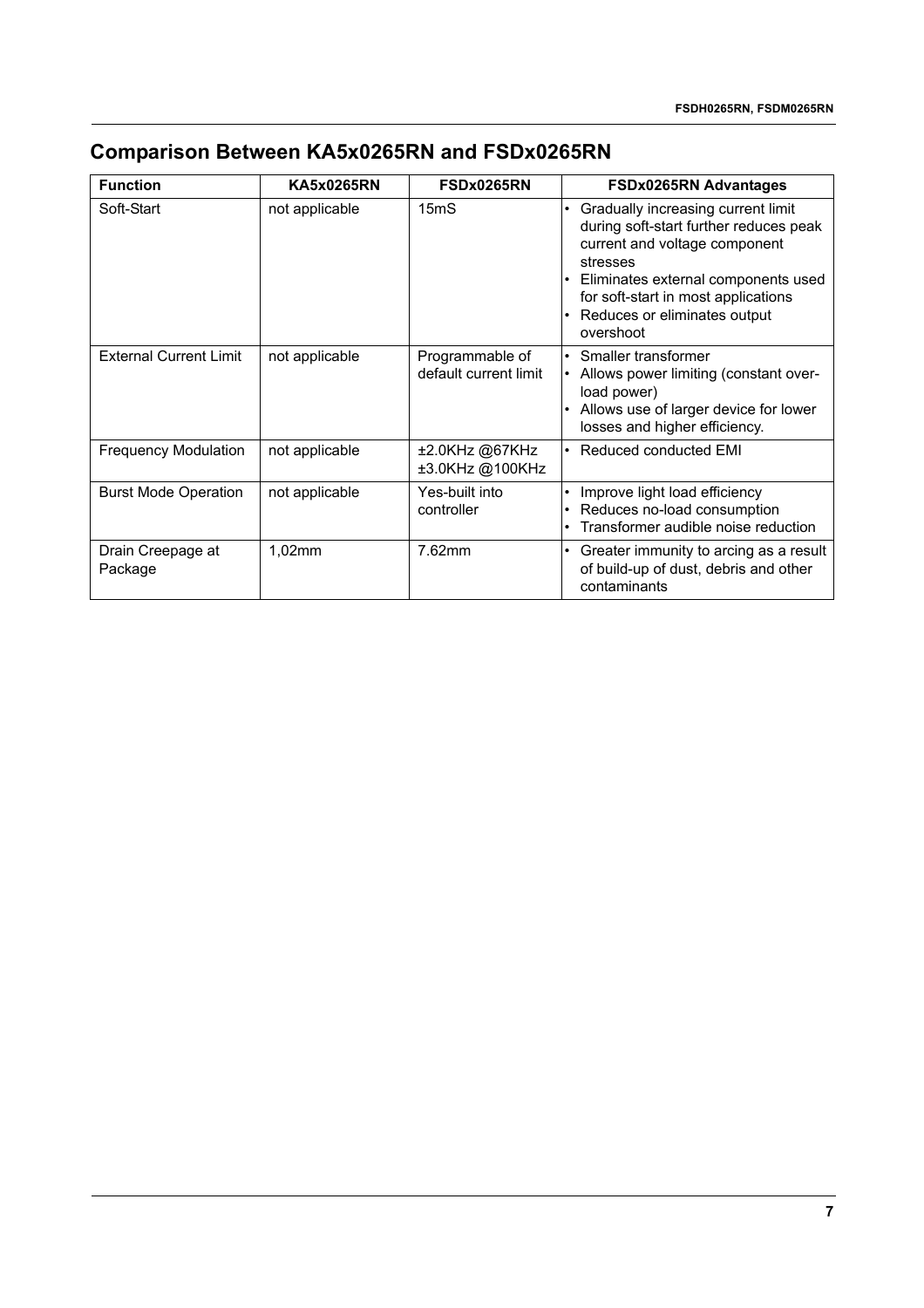# **Typical Performance Characteristics (Control Part)**

**(**These characteristic graphs are normalized at Ta = 25°C)



**Start Threshold Voltage (Vstart)**

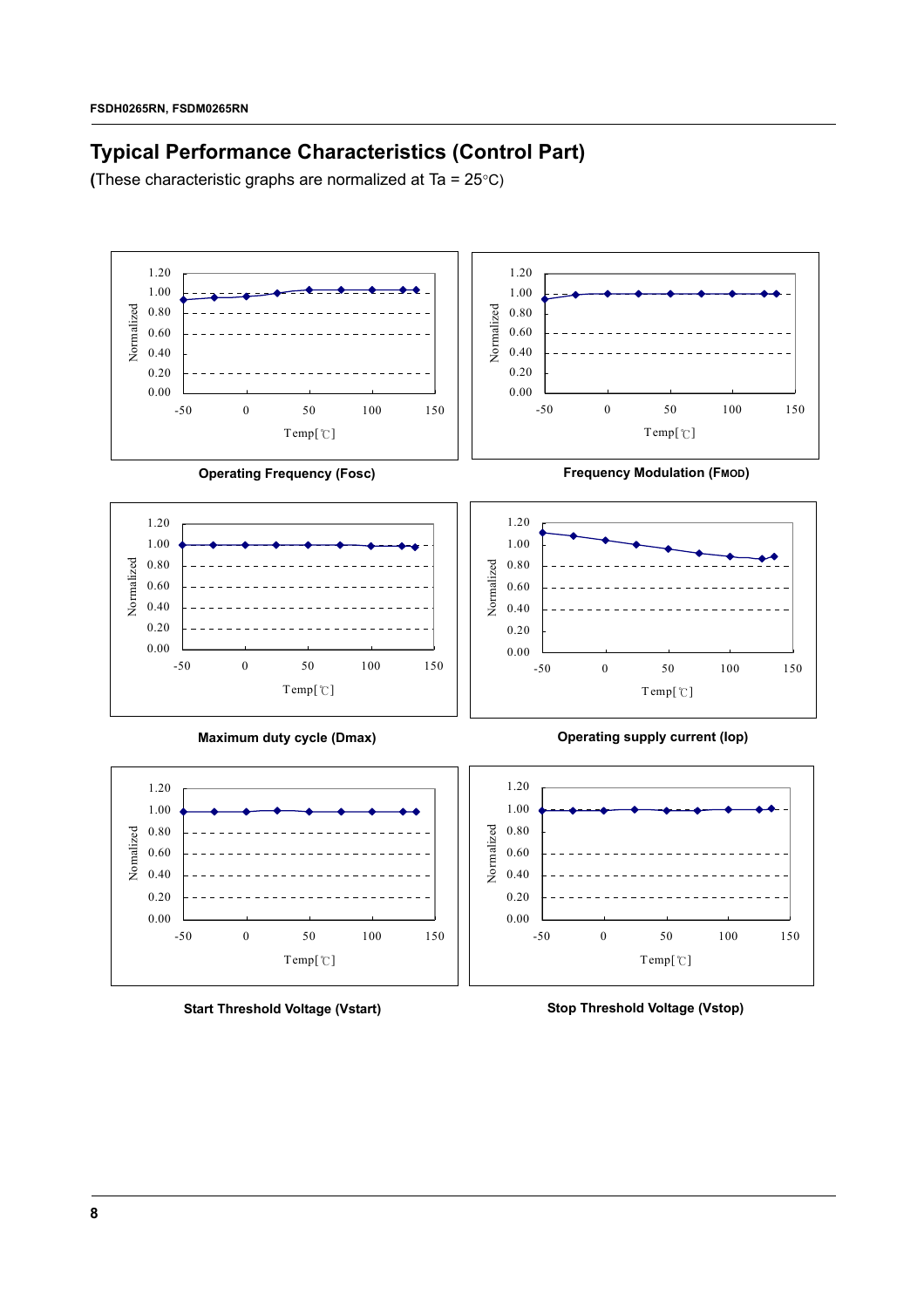## **Typical Performance Characteristics (Continued)**



0.00



**Burst peak current (Iburst)**

**Over Voltage Protection (Vovp)**

-50 0 50 100 150 Temp[℃]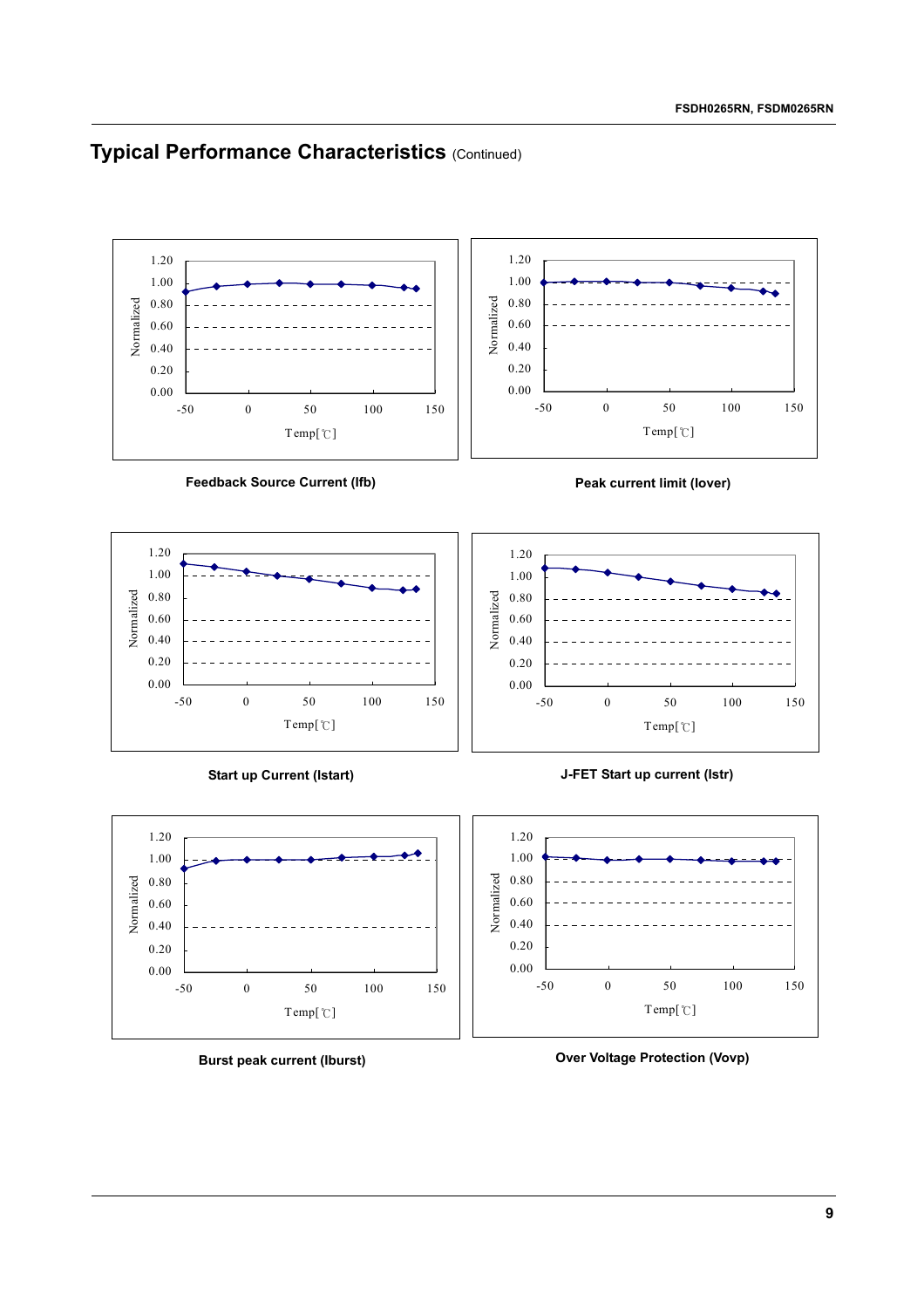## **Functional Description**

**1. Startup** : In previous generations of Fairchild Power Switches (FPS<sup>TM</sup>) the Vstr pin had an external resistor to the DC input voltage line. In this generation the startup resistor is replaced by an internal high voltage current source and a switch that shuts off when 15mS goes by after the supply voltage, Vcc, gets above 12V. The source turns back on if Vcc drops below 8V.



**Figure 4. High voltage current source**

**2. Feedback Control** : The FSDx0265RN employs current mode control, shown in figure 5. An opto-coupler (such as the H11A817A) and shunt regulator (such as the KA431) are typically used to implement the feedback network. Comparing the feedback voltage with the voltage across the Rsense resistor plus an offset voltage makes it possible to control the switching duty cycle. When the reference pin voltage of the KA431 exceeds the internal reference voltage of 2.5V, the H11A817A LED current increases, thus pulling down the feedback voltage and reducing the duty cycle. This event typically happens when the input voltage is increased or the output load is decreased.

**3. Leading edge blanking (LEB)** : At the instant the internal Sense FET is turned on, there usually exists a high current spike through the Sense FET, caused by the primary side capacitance and secondary side rectifier diode reverse recovery. Excessive voltage across the Rsense resistor would lead to incorrect feedback operation in the current mode PWM control. To counter this effect, the  $FPS^{TM}$  employs a leading edge blanking (LEB) circuit. This circuit inhibits the PWM comparator for a short time (TLEB) after the Sense FET is turned on.



**Figure 5. Pulse width modulation (PWM) circuit**

**4. Protection Circuit** : The FPSTM has several protective functions such as over load protection (OLP), over voltage protection (OVP), abnormal over current protection (AOCP), under voltage lock out (UVLO) and thermal shutdown (TSD). Because these protection circuits are fully integrated inside the IC without external components, the reliability is improved without increasing cost. Once the fault condition occurs, switching is terminated and the Sense FET remains off. This causes Vcc to fall. When Vcc reaches the UVLO stop voltage, 8V, the protection is reset and the internal high voltage current source charges the Vcc capacitor via the Vstr pin. When Vcc reaches the UVLO start voltage,  $12V$ , the FPS<sup>TM</sup> resumes its normal operation. In this manner, the auto-restart can alternately enable and disable the switching of the power Sense FET until the fault condition is eliminated.

**4.1 Over Load Protection (OLP)** : Overload is defined as the load current exceeding a pre-set level due to an unexpected event. In this situation, the protection circuit should be activated in order to protect the SMPS. However, even when the SMPS is in the normal operation, the over load protection circuit can be activated during the load transition. In order to avoid this undesired operation, the over load protection circuit is designed to be activated after a specified time to determine whether it is a transient situation or an overload situation. In conjunction with the Ipk current limit pin (if used) the current mode feedback path would limit the current in the Sense FET when the maximum PWM duty cycle is attained. If the output consumes more than this maximum power, the output voltage (Vo) decreases below the set voltage. This reduces the current through the opto-coupler LED, which also reduces the opto-coupler transistor current, thus increasing the feedback voltage (Vfb). If Vfb exceeds 3V, the feedback input diode is blocked and the 5uA Idelay current source starts to charge Cfb slowly up to Vcc. In this condition, Vfb continues increasing until it reaches 6V, when the switching operation is terminated as shown in figure 6. The delay time for shutdown is the time required to charge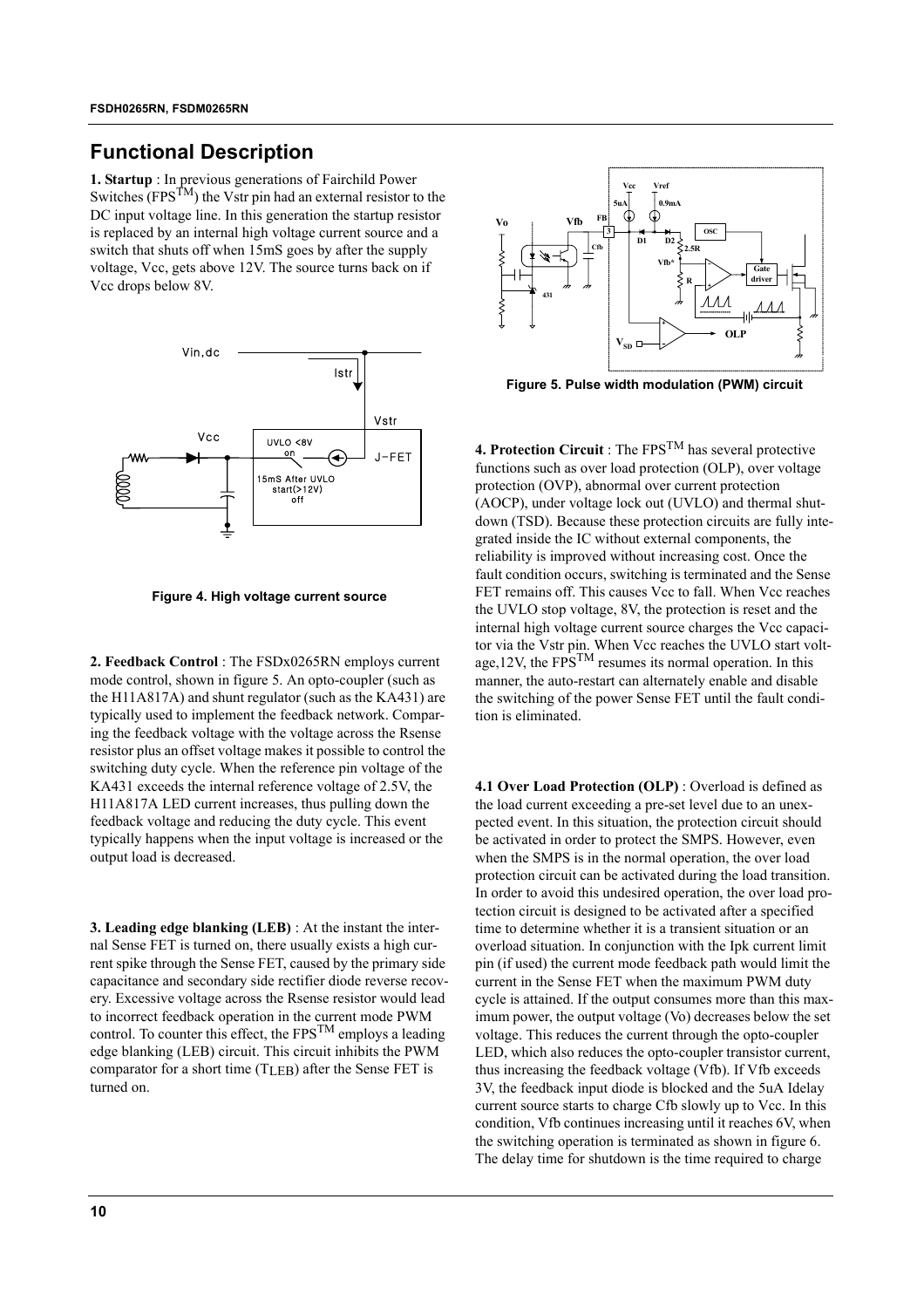Cfb from 3V to 6V with 5uA.



**Figure 6. Over load protection**

**4.2 Thermal Shutdown (TSD)** : The Sense FET and the control IC are integrated, making it easier for the control IC to detect the temperature of the Sense FET. When the temperature exceeds approximately 140°C, thermal shutdown is activated.

#### **4.3 Abnormal Over Current Protection (AOCP)** :



**Figure 7. AOCP Function & Block**

Even though the FPSTM has OLP (Over Load Protection) and current mode PWM feedback, these are not enough to protect the FPSTM when a secondary side diode short or a transformer pin short occurs. In addition to start-up, softstart is also activated at each restart attempt during autorestart and when restarting after latch mode is activated. The FPSTM has an internal AOCP (Abnormal Over Current Protection) circuit as shown in figure 7. When the gate turn-on signal is applied to the power Sense FET, the AOCP block is enabled and monitors the current through the sensing resistor. The voltage across the resistor is then compared with a preset AOCP level. If the sensing resistor voltage is greater than the AOCP level, pulse by pulse AOCP is triggered regardless of uncontrollable LEB time. Here, pulse by pulse AOCP stops Sense FET within 350nS after it is activated.

**4.4 Over Voltage Protection (OVP) :** In case of malfunction in the secondary side feedback circuit, or feedback loop open caused by a defect of solder, the current through the opto-coupler transistor becomes almost zero. Then, Vfb climbs up in a similar manner to the over load situation, forcing the preset maximum current to be supplied to the SMPS until the over load protection is activated. Because excess energy is provided to the output, the output voltage may exceed the rated voltage before the over load protection is activated, resulting in the breakdown of the devices in the secondary side. In order to prevent this situation, an over voltage protection (OVP) circuit is employed. In general, Vcc is proportional to the output voltage and the  $FPS^{TM}$  uses Vcc instead of directly monitoring the output voltage. If V<sub>CC</sub> exceeds 19V, OVP circuit is activated resulting in termination of the switching operation. In order to avoid undesired activation of OVP during normal operation, Vcc should be properly designed to be below 19V.

**5. Soft Start** : The FPS<sup>TM</sup> has an internal soft start circuit that increases the feedback voltage together with the Sense FET current slowly after it starts up. The typical soft start time is 15msec, as shown in figure 8, where progressive increments of Sense FET current are allowed during the start-up phase. The pulse width to the power switching device is progressively increased to establish the correct working conditions for transformers, inductors, and capacitors. The voltage on the output capacitors is progressively increased with the intention of smoothly establishing the required output voltage. It also helps to prevent transformer saturation and reduce the stress on the secondary diode.

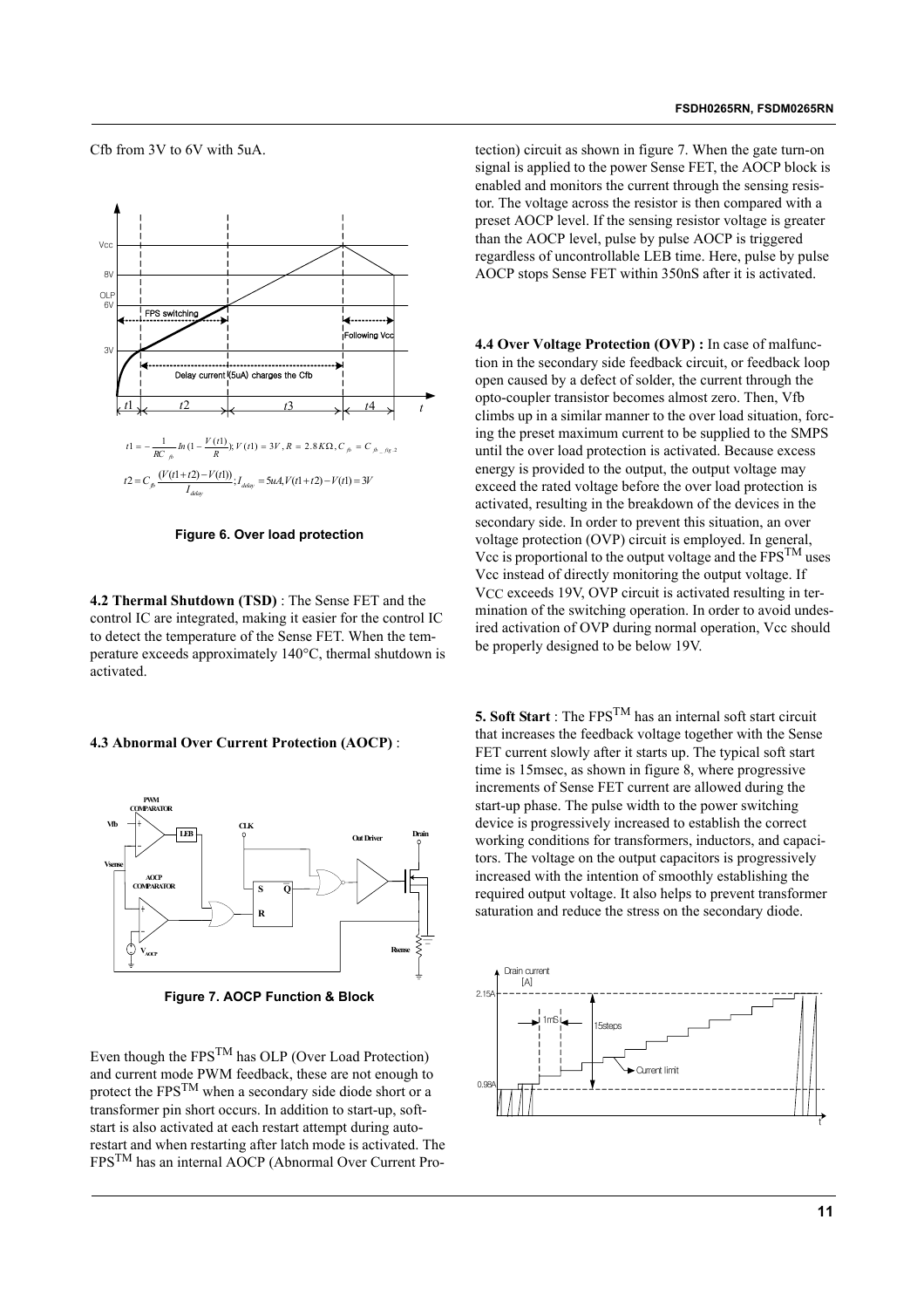

**Figure 8. Soft Start Function**



**Figure 10. Circuit for Burst Operation**



**Figure 9. Circuit for Burst operation**

As the load decreases, the feedback voltage decreases. As shown in figure 10, the device automatically enters burst mode when the feedback voltage drops below VBURH(500mV). Switching still continues but the current limit is set to a fixed limit internally to minimize flux density in the transformer. The fixed current limit is larger than that defined by  $Vfb = VBURH$  and therefore,  $Vfb$  is driven down further. Switching continues until the feedback voltage drops below VBURL(350mV). At this point switching stops and the output voltages start to drop at a rate dependent on the standby current load. This causes the feedback voltage to rise. Once it passes VBURH(500mV) switching resumes. The feedback voltage then falls and the process repeats. Burst mode operation alternately enables and disables switching of the power Sense FET thereby reducing switching loss in Standby mode.

**7. Frequency Modulation** : EMI reduction can be accomplished by modulating the switching frequency of a switched power supply. Frequency modulation can reduce EMI by spreading the energy over a wider frequency range than the band width measured by the EMI test equipment. The amount of EMI reduction is directly related to the depth of the reference frequency. As can be seen in Figure 11, the frequency changes from 65KHz to 69KHz in 4mS for the FSDM0265RN. Frequency modulation allows the use of a cost effective inductor instead of an AC input mode choke to satisfy the requirements of world wide EMI limits.



**Figure 11. Frequency Modulation Waveform**

**6. Burst operation :**In order to minimize power dissipation in standby mode, the  $FPS^{TM}$  enters burst mode operation.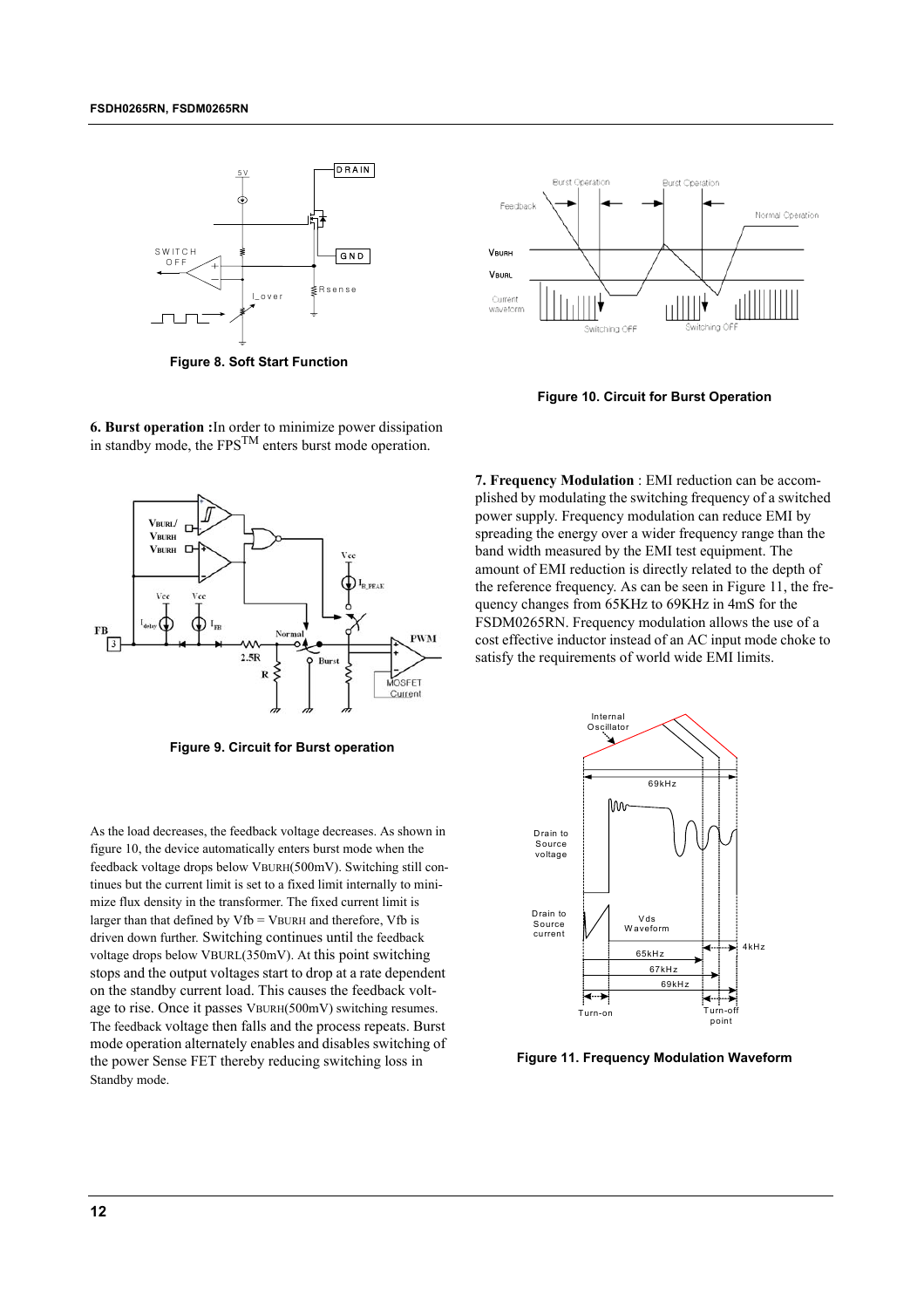



**Figure 14. Peak current adjustment**

**Figure 12. KA5-series FPSTM Full Range EMI scan(67KHz, no Frequency Modulation) with DVD Player SET**



### **Figure 13. FSDX-series FPSTM Full Range EMI Scan (67KHz, with Frequency Modulation) with DVD Player SET**

**8. Adjusting Current limit function:** As shown in fig 14, a combined 2.8kΩ internal resistance is connected into the non-inverting lead on the PWM comparator. A external resistance of A on the current limit pin forms a parallel resistance with the 2.8kΩ when the internal diodes are biased by the main current source of 900uA.

For example, FSDx0265RN has a typical Sense FET current limit (IOVER) of 1.5A. The Sense FET current can be limited to 1A by inserting a 5.54kΩ between the current limit pin and ground which is derived from the following equations:

1.5:  $1 = 2.8$ KΩ : XkΩ,

 $X = 1.86kΩ$ 

Since X represents the resistance of the parallel network, A can be calculated using the following equation:

 $A = X / (1 - (X/2.8kΩ))$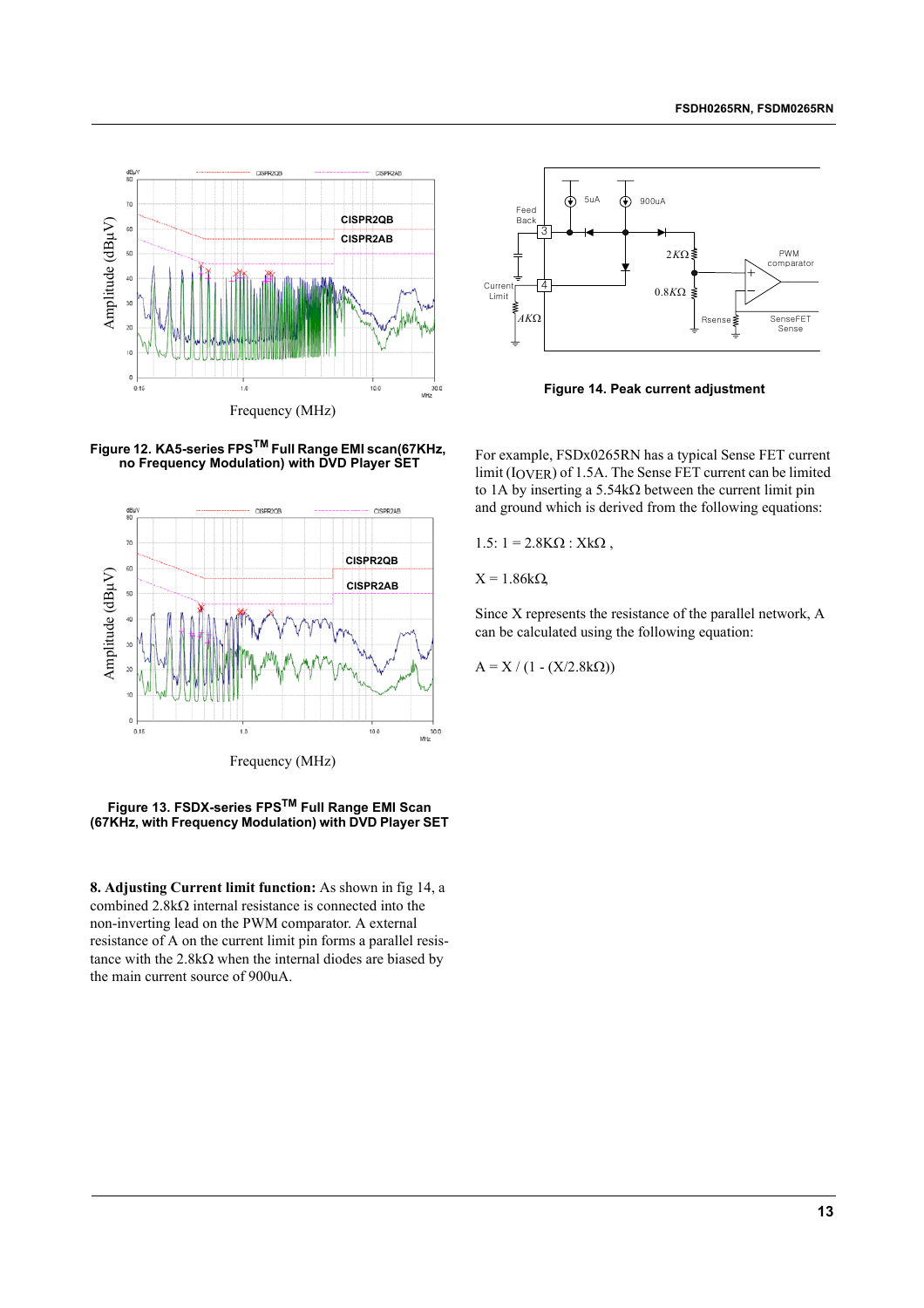## **Typical application circuit**

## **1. Set Top Box Example Circuit (17W Output Power)**



**Figure15. 17W multiple power supply using FSDM0265RN**

**Multiple Output, 17W, 85-265VAC Input Power supply:** Figure 15 shows a multiple output supply typical for high end set-top boxes containing high capacity hard disks for recording. The supply delivers an output power of 17W cont./20 W peak (thermally limited) from an input voltage of 85 to 265 VAC. Efficiency at 12W, 85VAC is ≥75%.

The 3.3 V and 5 V outputs are regulated to  $\pm$ 5% without the need for secondary linear regulators. DC stacking (the secondary winding reference for the other output voltages is connected to the anode of D15. For more accuracy, connection to the cathode of D15 will be better.) is used to minimize the voltage error for the higher voltage outputs. Due to the high ambient operating temperature requirement typical of a set-top box (60 °C) the FSDL0165RN is used to reduce conduction losses without a heatsink. Resistor R5 sets the device current limit to limit overload power.

Leakage inductance clamping is provided by R1 and C8, keeping the DRAIN voltage below 650 V under all conditions. Resistor R1 and capacitor C8 are selected such that R1 dissipates power to prevent rising of DRAIN Voltage caused by leakage inductance. The frequency modulation feature of FSDL0165RN allows the circuit shown to meet CISPR2AB with simple EMI filtering (C1, LF1 and C2) and the output grounded. The secondaries are rectified and smoothed by D12, D13, D14, and D15. Diode D15 for the 3.4V output is a Schottky diode to maximize efficiency. Diode D14 for the 5 V output is a PN type to center the 5 V output at 5 V. The 3.3 V and 5 V output voltage require two capacitors in parallel to meet the ripple current requirement. Switching noise filtering is provided by L3, L2 and L1. Resistor R15 prevents

peak charging of the lightly loaded 23V output. The outputs are regulated by the reference (TL431) voltage in secondary. Both the 3.3 V and 5 V outputs are sensed via R13 and R14. Resistor R22 provides bias for TL431and R21 sets the overall DC gain. Resistor R21, C209, R14 and R13 provide loop compensation.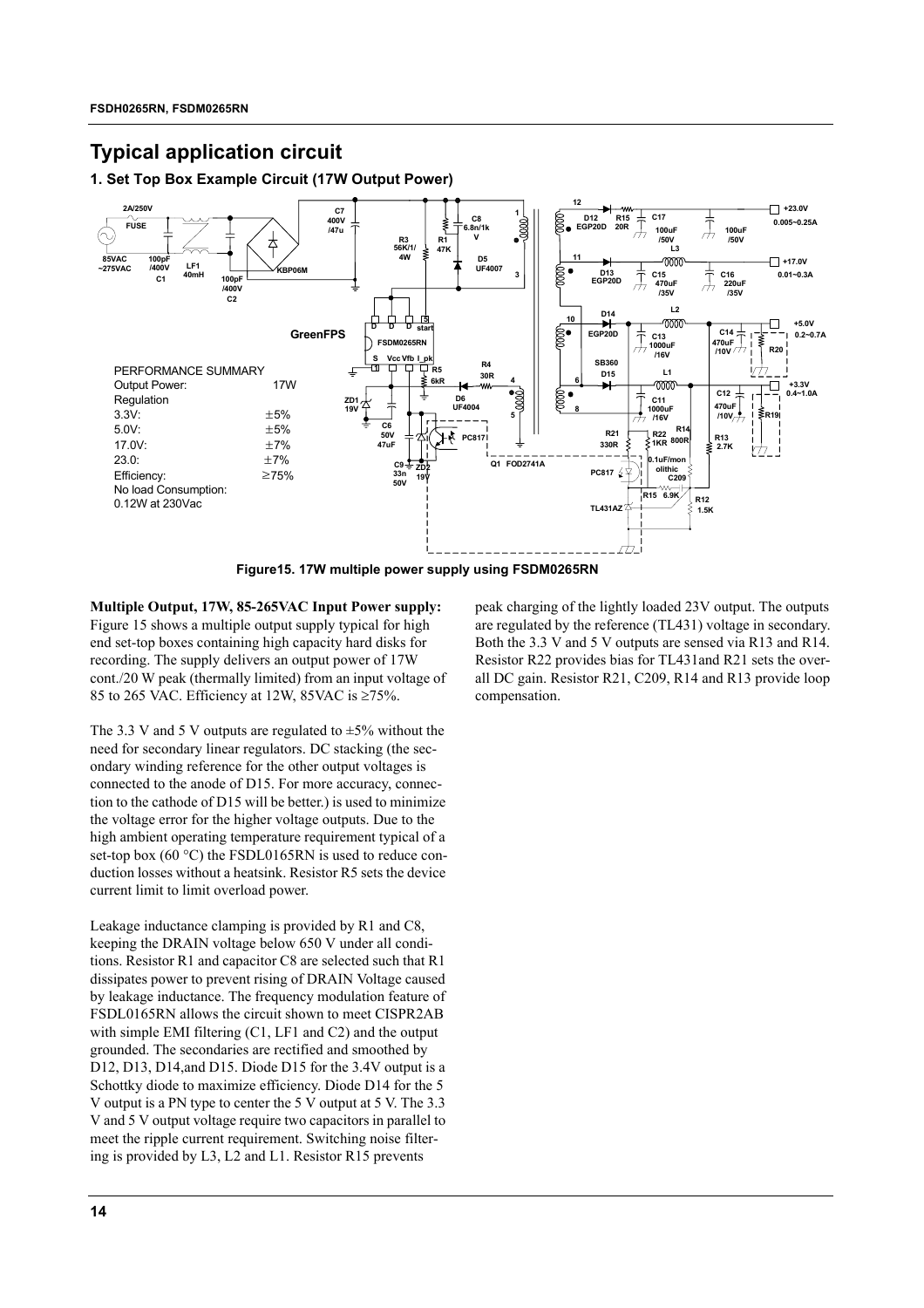## **2. Transformer Specification**

## **1. TRANSFORMER SPECIFICATION**

### **- SCHEMATIC DIAGRAM (TRANSFORMER)**





### **2. WINDING SPECIFICATION**

| NO.         | $PIN(S \rightarrow F)$ | <b>WIRE</b>          | <b>TURNS</b> | <b>WINDING METHOD</b> |
|-------------|------------------------|----------------------|--------------|-----------------------|
| NP/2        | $3 \rightarrow 2$      | $0.25 \Phi \times 1$ | 22           | SOLENOID WINDING      |
| N3.3V       | $6 \rightarrow 8$      | $0.3 \Phi \times 8$  | 2            | <b>STACK WINDING</b>  |
| N5V         | $10 \rightarrow 6$     | $0.3 \Phi \times 2$  |              | <b>STACK WINDING</b>  |
| <b>N16V</b> | $11 \rightarrow 6$     | $0.3 \Phi \times 4$  |              | SOLENOID WINDING      |
| N23V        | $12 \rightarrow 11$    | $0.3 \Phi \times 2$  | 3            | SOLENOID WINDING      |
| NP/2        | $2 \rightarrow 1$      | $0.25 \Phi \times 1$ | 22           | SOLENOID WINDING      |
| <b>NB</b>   | $4 \rightarrow 5$      | $0.25 \Phi \times 1$ | 10           | <b>CENTER WINDING</b> |

## **3. ELECTRIC CHARACTERISTIC**

| <b>CLOSURE</b>    | PIN   | SPEC.          | <b>REMARKS</b> |
|-------------------|-------|----------------|----------------|
| <b>INDUCTANCE</b> | 1 - 3 | $800$ uH ± 10% | 1KHz. 1V       |
| <b>LEAKAGE L</b>  | 1 - 3 | 15uH MAX.      | 2nd ALL SHORT  |

4. BOBBIN & CORE.

CORE: EER2828 BOBBIN: EER2828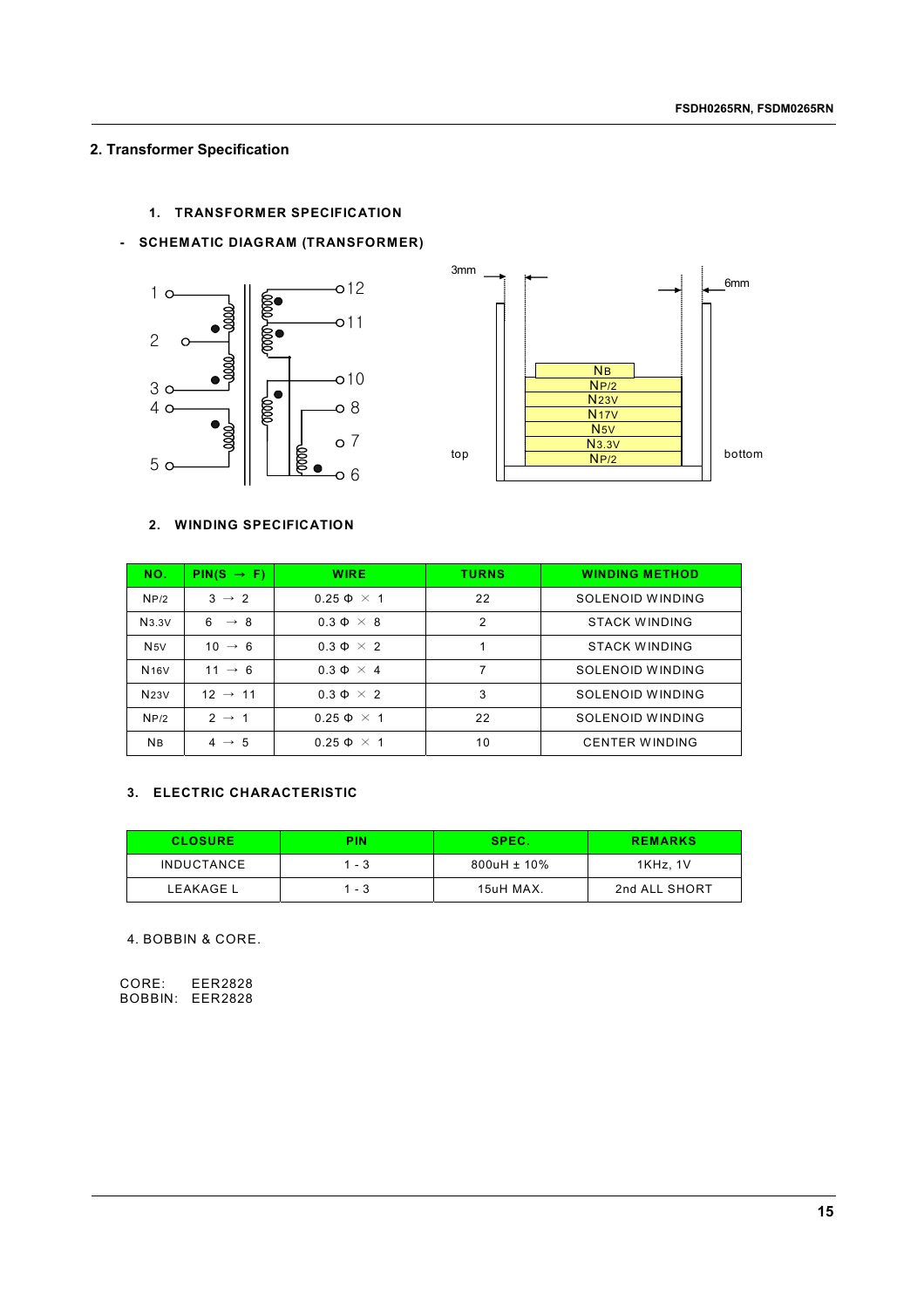# **Layout Considerations**



**Figure 15. Layout Considerations for FSDx0265RN using 8DIP**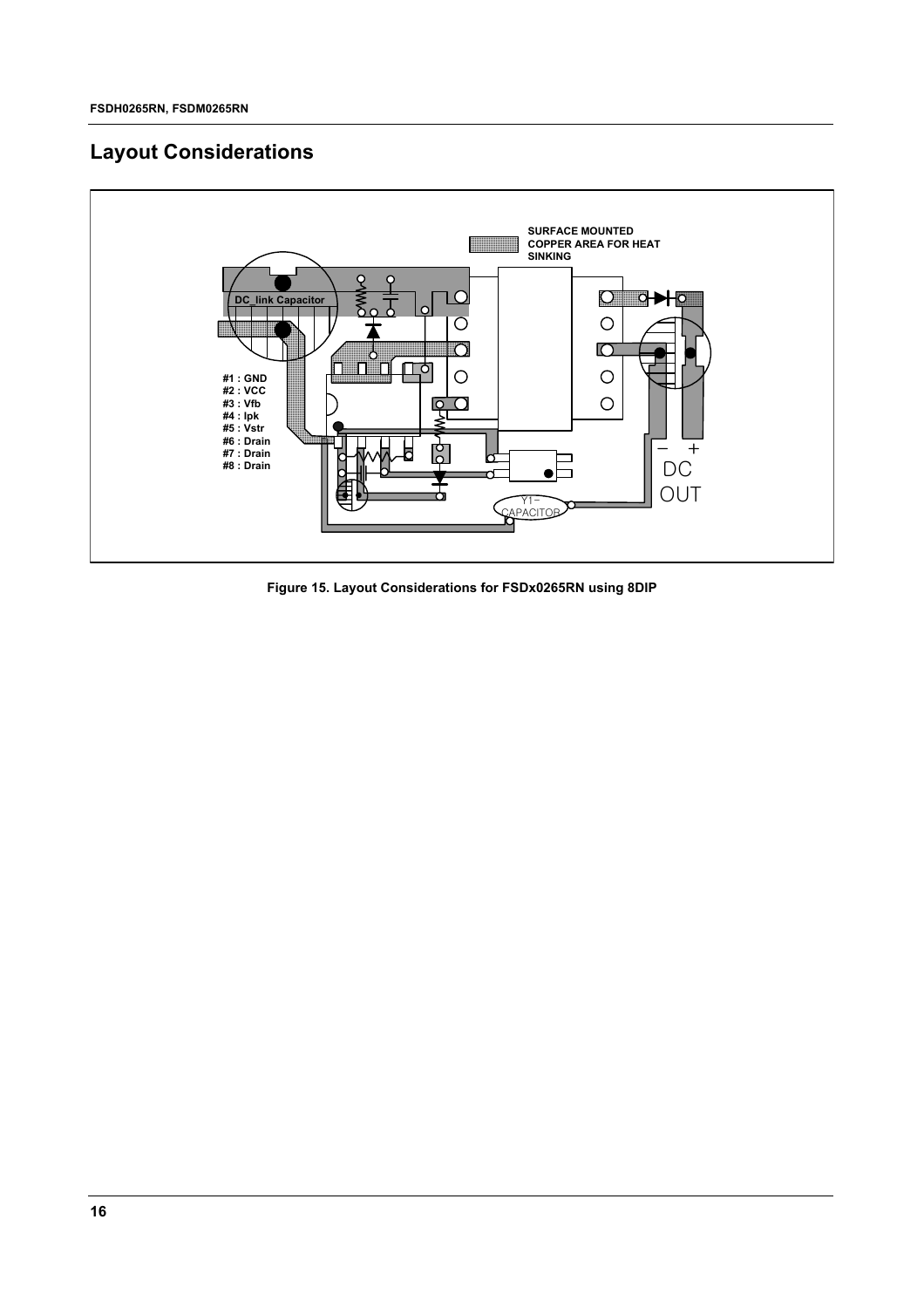# **Package Dimensions**



П  $\overline{4}$ 

 $\overline{\mathbf{8}}$ 

 $\overline{\Box}$ 

 $\mathbf{1}$ 

 $\overline{\phantom{a}}$ T

**8DIP**



NOTES: UNLESS OTHERWISE SPECIFIED<br>A) THIS PACKAGE CONFORMS TO<br>JEDEC MS-001 VARIATION BA<br>B) ALL DIMENSIONS ARE IN MILLIMETERS.<br>C) DIMENSIONS ARE EXCLUSIVE OF BURRS,<br>MOLD FLASH, AND TIE BAR EXTRUSIONS.<br>D) DIMENSIONS AND TOLE

MKT-N08FrevB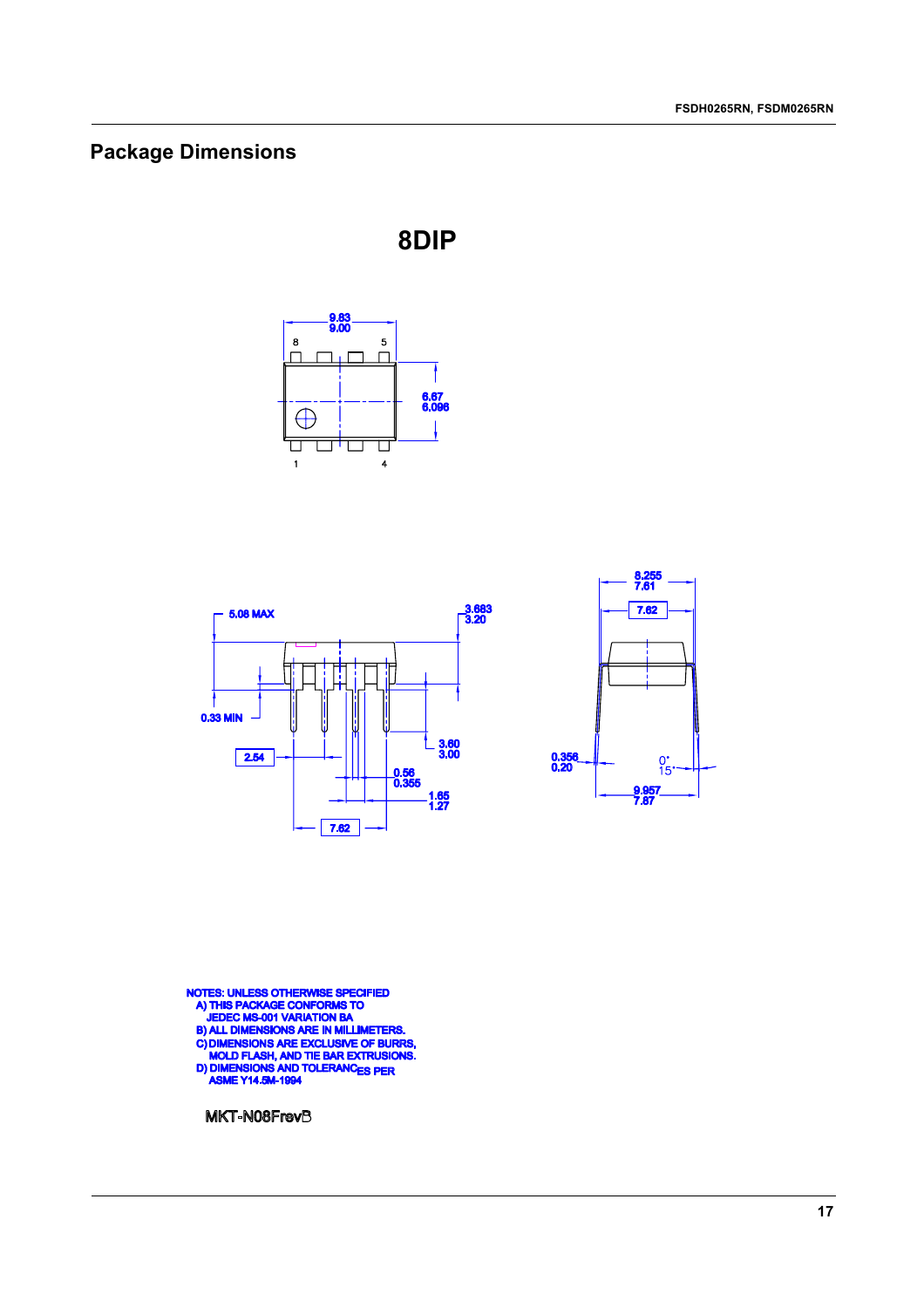## **Package Dimensions (Continued)**



**8LSOP**





10.70

1.252





- 
- 

DETAIL A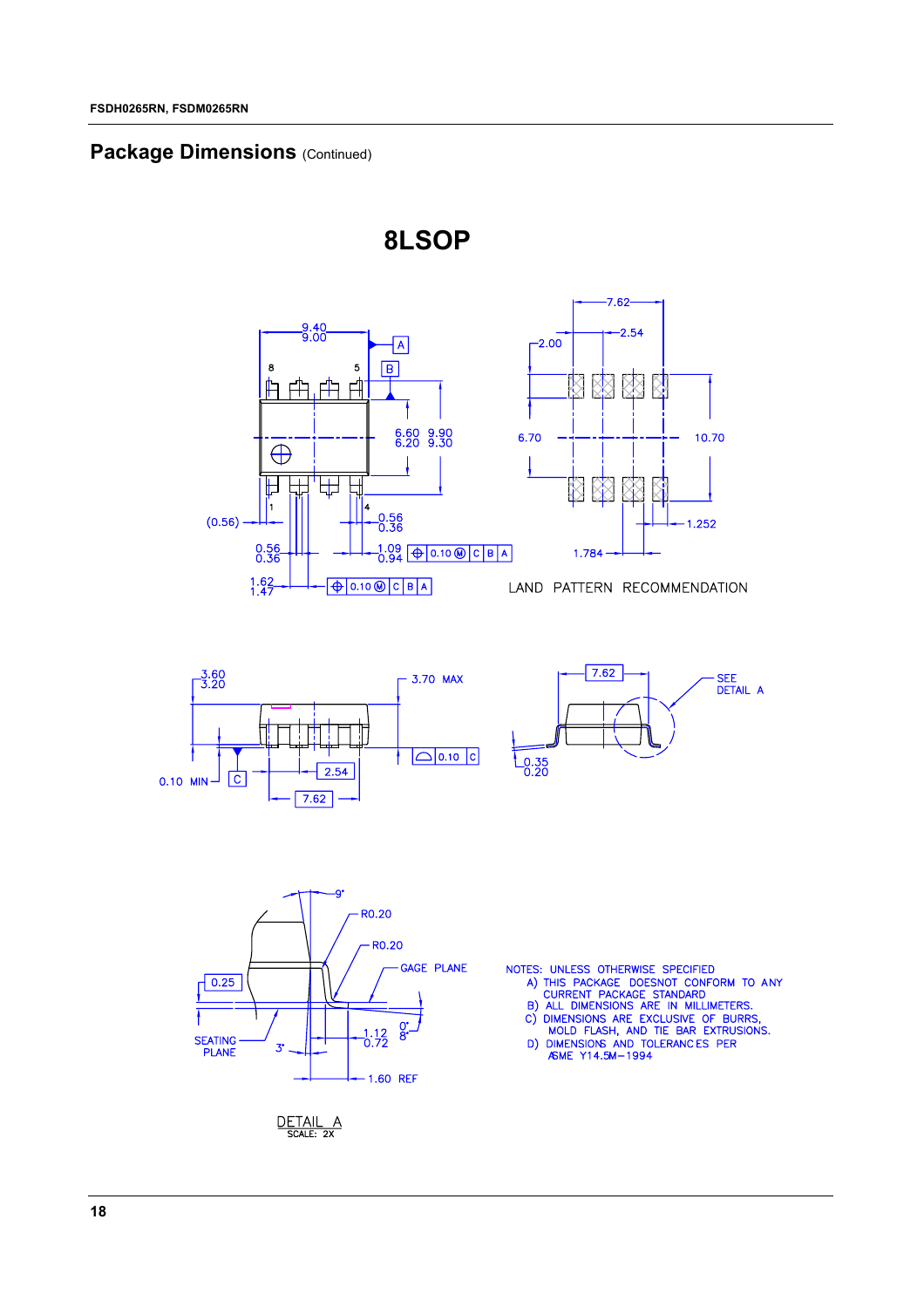# **Ordering Information**

| <b>Product Number</b> | Package | <b>Marking Code</b> | <b>BVDSS</b> | <b>Fosc</b>       | RDS(on)     |
|-----------------------|---------|---------------------|--------------|-------------------|-------------|
| FSDM0265RN            | 8DIP    | <b>DM0265R</b>      | 650V         | 67KH <sub>7</sub> | $5.0\Omega$ |
| FSDH0265RN            | 8DIP    | DH0265R             | 650V         | 100KHz            | $5.0\Omega$ |
| FSDM0265RL            | 81 SOP  | <b>DM0265R</b>      | 650V         | 67KH <sub>7</sub> | $5.0\Omega$ |
| FSDH0265RL            | 81 SOP  | DH0265R             | 650V         | 100KHz            | $5.0\Omega$ |